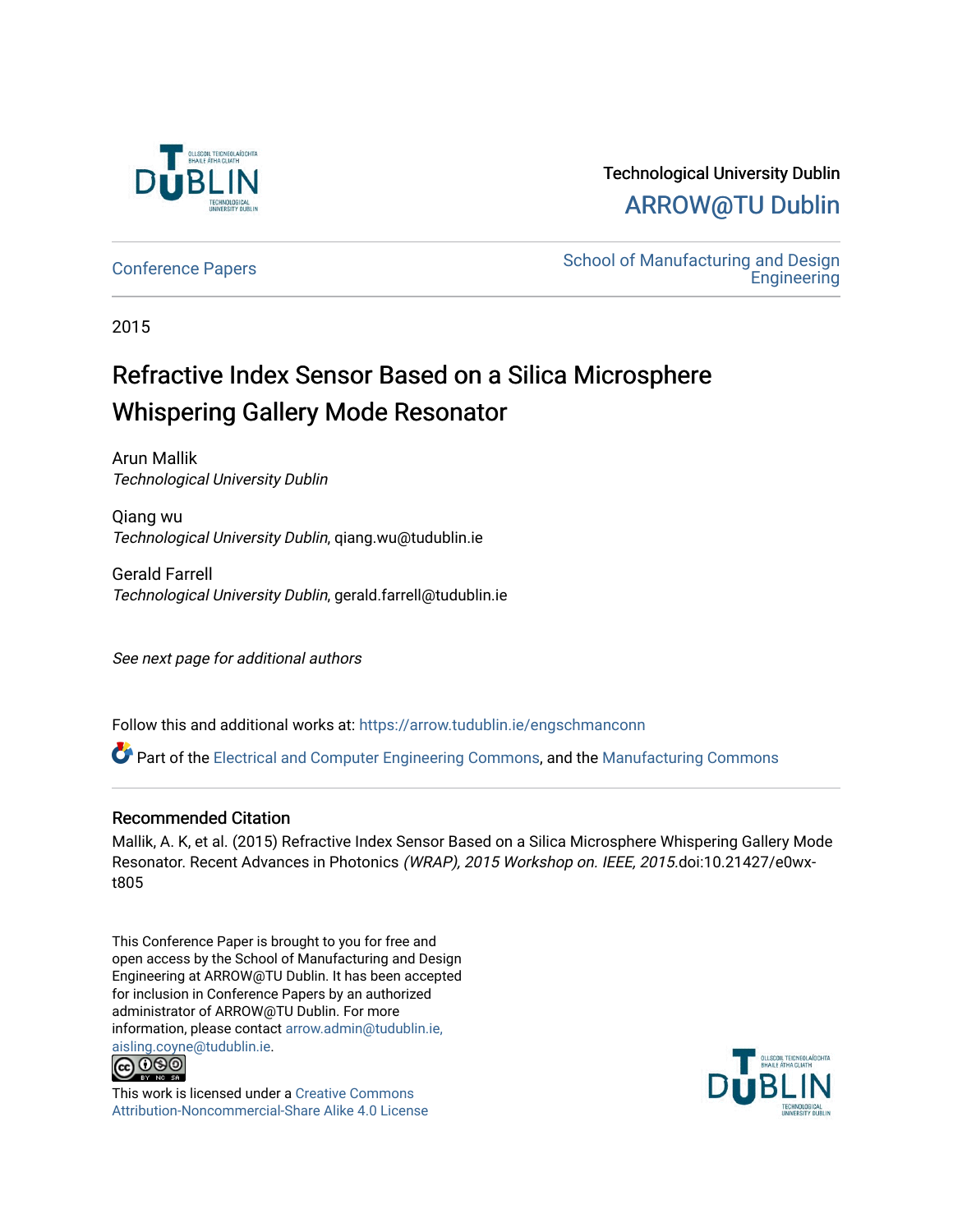### Authors

Arun Mallik, Qiang wu, Gerald Farrell, and Yuliya Semenova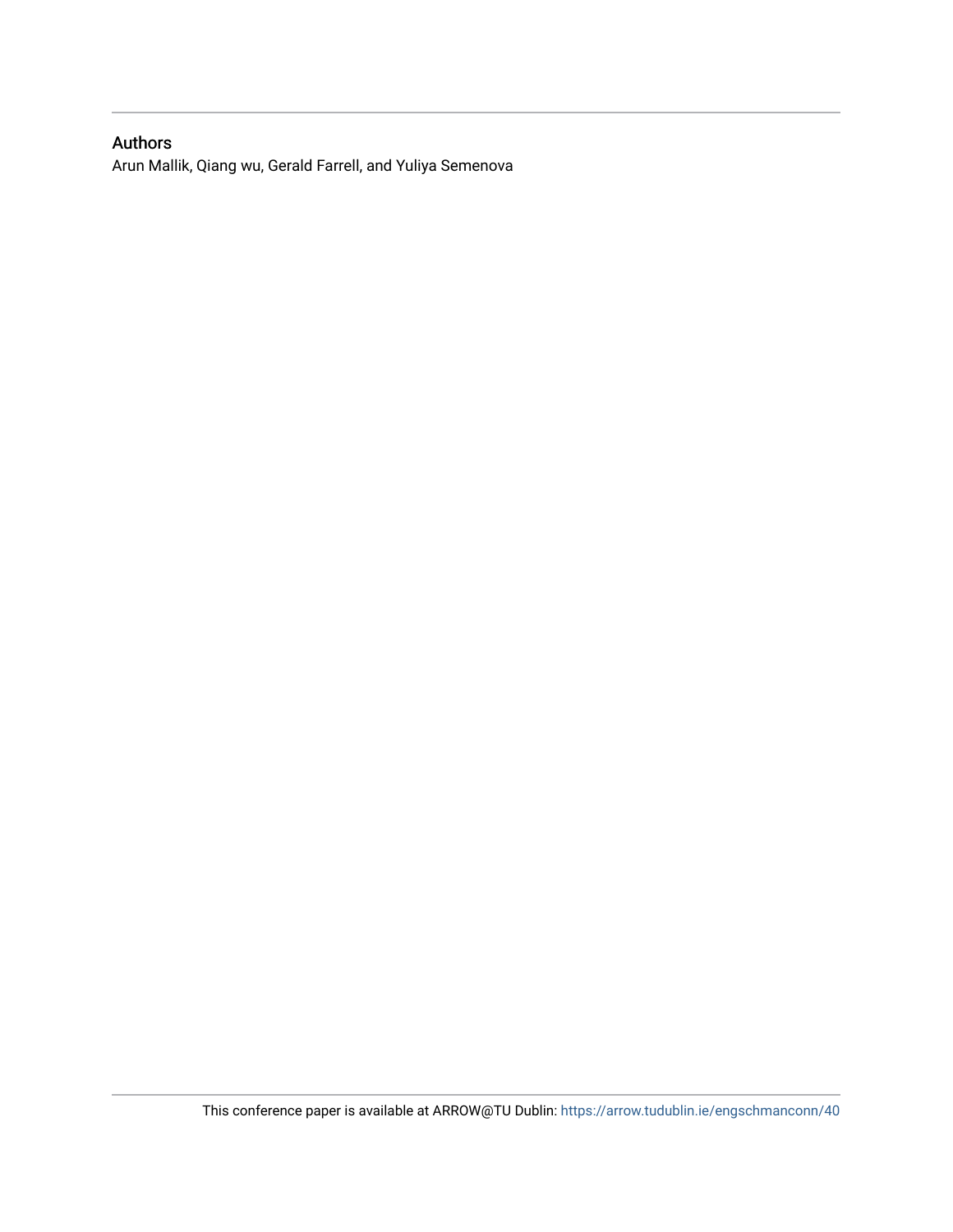See discussions, stats, and author profiles for this publication at: [https://www.researchgate.net/publication/287330289](https://www.researchgate.net/publication/287330289_Refractive_Index_Sensor_Based_on_a_Silica_Microsphere_Whispering_Gallery_Mode_Resonator?enrichId=rgreq-5081054cbd5deaa93e5633092749b6db-XXX&enrichSource=Y292ZXJQYWdlOzI4NzMzMDI4OTtBUzozMDgzODcyODYzMjMyMDBAMTQ1MDUzNjY2NjQyOA%3D%3D&el=1_x_2&_esc=publicationCoverPdf)

# Refractive Index Sensor Based on a Silica [Microsphere](https://www.researchgate.net/publication/287330289_Refractive_Index_Sensor_Based_on_a_Silica_Microsphere_Whispering_Gallery_Mode_Resonator?enrichId=rgreq-5081054cbd5deaa93e5633092749b6db-XXX&enrichSource=Y292ZXJQYWdlOzI4NzMzMDI4OTtBUzozMDgzODcyODYzMjMyMDBAMTQ1MDUzNjY2NjQyOA%3D%3D&el=1_x_3&_esc=publicationCoverPdf) Whispering Gallery Mode Resonator

#### **Conference Paper** · December 2015

DOI: 10.1109/WRAP.2015.7805968

| <b>CITATIONS</b> |                                                                                     |     | <b>READS</b>                     |  |
|------------------|-------------------------------------------------------------------------------------|-----|----------------------------------|--|
| 0                |                                                                                     | 176 |                                  |  |
|                  | 4 authors, including:                                                               |     |                                  |  |
|                  | <b>Arun Mallik</b>                                                                  |     | <b>Qiang Wu</b>                  |  |
|                  | Dublin Institute of Technology                                                      |     | Northumbria University           |  |
|                  | 27 PUBLICATIONS 32 CITATIONS                                                        |     | 211 PUBLICATIONS 1,312 CITATIONS |  |
|                  | <b>SEE PROFILE</b>                                                                  |     | <b>SEE PROFILE</b>               |  |
|                  |                                                                                     |     |                                  |  |
|                  | Yuliya Semenova                                                                     |     |                                  |  |
|                  | Dublin Institute of Technology                                                      |     |                                  |  |
|                  | 256 PUBLICATIONS 1,931 CITATIONS                                                    |     |                                  |  |
|                  | <b>SEE PROFILE</b>                                                                  |     |                                  |  |
|                  |                                                                                     |     |                                  |  |
|                  |                                                                                     |     |                                  |  |
|                  | Some of the authors of this publication are also working on these related projects: |     |                                  |  |
|                  |                                                                                     |     |                                  |  |
|                  |                                                                                     |     |                                  |  |
| <b>Project</b>   | Whispering Gallery Mode Fiber Resonators View project                               |     |                                  |  |



WGM micro resonator View [project](https://www.researchgate.net/project/WGM-micro-resonator?enrichId=rgreq-5081054cbd5deaa93e5633092749b6db-XXX&enrichSource=Y292ZXJQYWdlOzI4NzMzMDI4OTtBUzozMDgzODcyODYzMjMyMDBAMTQ1MDUzNjY2NjQyOA%3D%3D&el=1_x_9&_esc=publicationCoverPdf)

All content following this page was uploaded by Arun [Mallik](https://www.researchgate.net/profile/Arun_Mallik3?enrichId=rgreq-5081054cbd5deaa93e5633092749b6db-XXX&enrichSource=Y292ZXJQYWdlOzI4NzMzMDI4OTtBUzozMDgzODcyODYzMjMyMDBAMTQ1MDUzNjY2NjQyOA%3D%3D&el=1_x_10&_esc=publicationCoverPdf) on 19 December 2015.

The user has requested enhancement of the downloaded file. All in-text references underlined in blue are added to the original document and are linked to publications on ResearchGate, letting you access and read them immediately.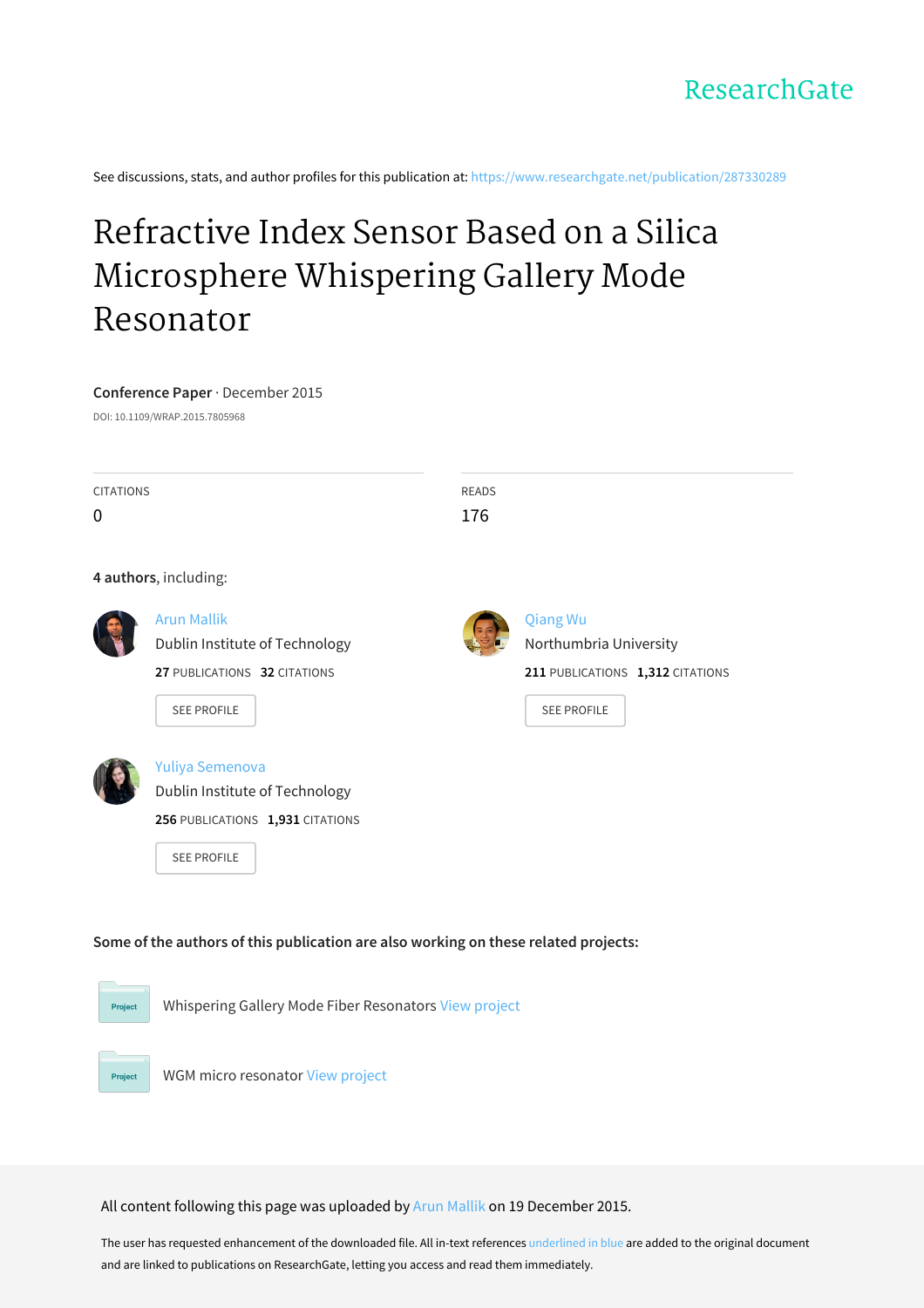# Refractive Index Sensor Based on a Silica Microsphere Whispering Gallery Mode Resonator

[Arun Kumar Mallik](https://www.researchgate.net/profile/Arun_Mallik3?el=1_x_100&enrichId=rgreq-5081054cbd5deaa93e5633092749b6db-XXX&enrichSource=Y292ZXJQYWdlOzI4NzMzMDI4OTtBUzozMDgzODcyODYzMjMyMDBAMTQ1MDUzNjY2NjQyOA==), [Qiang Wu](https://www.researchgate.net/profile/Qiang_Wu?el=1_x_100&enrichId=rgreq-5081054cbd5deaa93e5633092749b6db-XXX&enrichSource=Y292ZXJQYWdlOzI4NzMzMDI4OTtBUzozMDgzODcyODYzMjMyMDBAMTQ1MDUzNjY2NjQyOA==), Gerald Farrell, ,[Yuliya Semenova](https://www.researchgate.net/profile/Yuliya_Semenova?el=1_x_100&enrichId=rgreq-5081054cbd5deaa93e5633092749b6db-XXX&enrichSource=Y292ZXJQYWdlOzI4NzMzMDI4OTtBUzozMDgzODcyODYzMjMyMDBAMTQ1MDUzNjY2NjQyOA==)

Photonics Research Center Dublin Institute of Technology Dublin 8, Ireland d13125763@mydit.ie

*Abstract*— **We investigated the excitation of whispering gallery modes (WGMs) in a silica microsphere by evanescent field coupling method using a ~2 micrometer diameter fiber taper. Based on this configuration we have developed a sensitive refractometric sensor and observed a red-shift of the WGM resonances with the increase of the surrounding medium refractive index. A sensitivity of ~114 nanometer per RIU has been achieved in the range of refractive indices from 1.3963 to 1.4004** 

**Keywords— Whispering Gallery Mode, Optical resonator, Optical fiber sensors, Refractive index** 

#### I. INTRODUCTION

43 44 45 46 47 48 49 50 51 52 53 54 55 56 Evanescent field based optical sensor is one of the most commonly used types of transducers for sensing applications in the fields of liquid, food and water-quality control, health, safety, and environmental monitoring. Among the evanescent field based sensors, whispering gallery mode (WGM) resonators have gained a substantial popularity in recent years due to their high quality factors (Q), low absorption loss and easy and inexpensive fabrication methods. WGMs are high angular momentum modes which can be excited by trapping light propagating inside a dielectric structure with circular symmetry, such as a microsphere, by repeated total internal reflection. When light is reflected at the surface of the resonator, it induces the evanescent wave in the surrounding medium that propagates along the tangent to the surface and extends ~ 200 nm outward [\[1\]](https://www.researchgate.net/publication/5267253_Whispering-Gallery-Mode_Biosensing_Label-Free_Detection_Down_to_Single_Molecules?el=1_x_8&enrichId=rgreq-5081054cbd5deaa93e5633092749b6db-XXX&enrichSource=Y292ZXJQYWdlOzI4NzMzMDI4OTtBUzozMDgzODcyODYzMjMyMDBAMTQ1MDUzNjY2NjQyOA==). The spectral responses of resonances are strongly dependent on the geometry of the dielectric resonator (diameter, sphericity), optical properties of the resonator material and also on the refractive index (RI) of surrounding the resonator medium, which makes this device suitable for sensing of the surrounding RI [\[2,](https://www.researchgate.net/publication/224141068_Whispering_gallery_modes_of_microspheres_in_the_presence_of_a_changing_surrounding_medium_A_new_ray-tracing_analysis_and_sensor_experiment?el=1_x_8&enrichId=rgreq-5081054cbd5deaa93e5633092749b6db-XXX&enrichSource=Y292ZXJQYWdlOzI4NzMzMDI4OTtBUzozMDgzODcyODYzMjMyMDBAMTQ1MDUzNjY2NjQyOA==)[3\]](https://www.researchgate.net/publication/5664509_Phase-Matched_Excitation_of_Whispering-Gallery-Mode_Resonances_by_a_Fiber_Taper?el=1_x_8&enrichId=rgreq-5081054cbd5deaa93e5633092749b6db-XXX&enrichSource=Y292ZXJQYWdlOzI4NzMzMDI4OTtBUzozMDgzODcyODYzMjMyMDBAMTQ1MDUzNjY2NjQyOA==). WGMs in a silica sphere can be easily excited by trapping a portion of evanescent field propagating through a fiber taper and the changes in the surrounding RI can be measured by monitoring either reflected or transmitted light through the taper [\[4\]](https://www.researchgate.net/publication/253976530_Refractometric_sensors_based_on_microsphere_resonators?el=1_x_8&enrichId=rgreq-5081054cbd5deaa93e5633092749b6db-XXX&enrichSource=Y292ZXJQYWdlOzI4NzMzMDI4OTtBUzozMDgzODcyODYzMjMyMDBAMTQ1MDUzNjY2NjQyOA==).

- 57
- 60
- 61
- 62 63

64

65

In this paper we demonstrate application of WGMs in a silica microsphere for refractometric sensing. The WGMs are excited in the microsphere by evanescent light coupling using a  $\sim$ 2  $\mu$ m tapered fiber. Without disturbing the microspheretaper alignment, a few drops of higher refractive index liquid were added. Resonance wavelength shift was recorded using photo detector with the help of labview programme and a sensitivity of 114 nm/RIU was observed when the RI of the liquid changed from 1.3963 to 1.4004 in real time.

#### II. THEORY

Electromagnetic field distribution in a dielectric sphere depends on the sphere's effective radius, dielectric loss factor for different modes and the transmission coefficient between the coupled tapered fiber and the sphere. High resolution spectroscopy of whispering gallery modes in a large dielectric sphere  $(R>>\lambda)$  was reported by Stephan Schiller et al [\[5\]](https://www.researchgate.net/publication/26833964_High-resolution_spectroscopy_of_whispering_gallery_modes_in_large_dielectric_spheres?el=1_x_8&enrichId=rgreq-5081054cbd5deaa93e5633092749b6db-XXX&enrichSource=Y292ZXJQYWdlOzI4NzMzMDI4OTtBUzozMDgzODcyODYzMjMyMDBAMTQ1MDUzNjY2NjQyOA==). For large spheres the resonance frequency of WGM can be expressed as

$$
n_{s}x_{1}^{i} = v + \frac{\alpha_{i}}{2^{1/3}}v^{1/3} - \frac{mp}{\sqrt{m^{2}-1}} + \frac{3\alpha_{i}}{10\times2^{2/3}}v^{-1/3} + \frac{m^{3}p(\frac{2p^{2}}{3}-1)\alpha_{i}}{2^{\frac{1}{3}}(m^{2}-1)^{3/2}}v^{-2/3} + O(v^{-1})
$$
 (1)

where l, is the angular mode number of the sphere,  $v = l +$  $\frac{1}{2}$ ,  $m = n_s/n_e$  is the relative RI between the sphere and the medium in which it is immersed,  $p = 1$  for TE modes,  $p = 1/m^2$  for TM modes,  $\alpha_i$  is the *i*th zero of Airy function and  $x = 2\pi R/\lambda$ . The above equation states that RI change of immersion liquid results in a larger spectral shift for a lower angular mode. At the same time broadening in the line width of the mode also takes place. The resonance condition of the sphere is  $N\lambda/n_s = 2\pi R$ , where *N* is the integer number of the orbital wavelength. Based on this resonance condition the sensitivity of the resonance wavelength to changes in the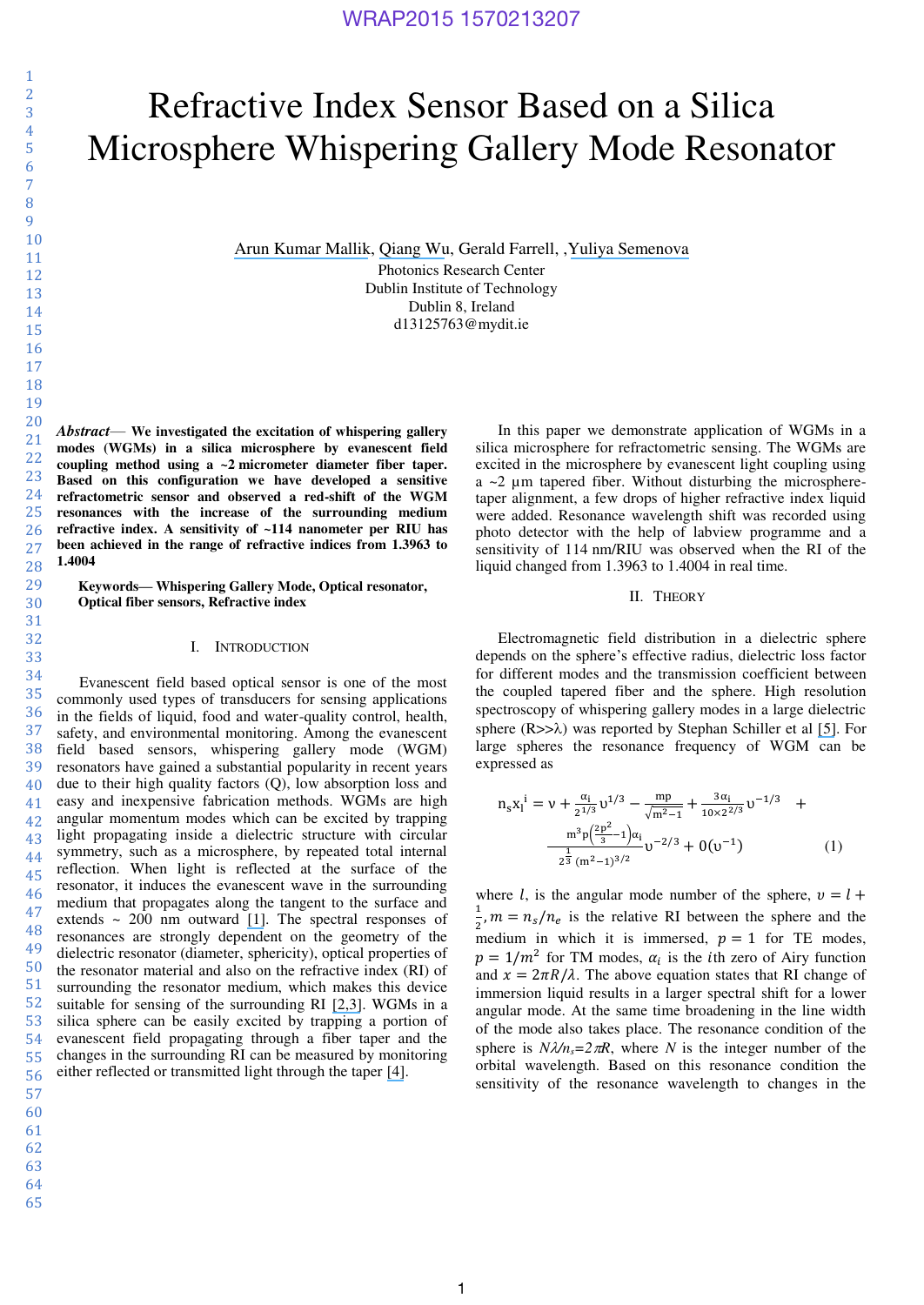radius  $\Delta R$  or refractive index  $\Delta n_s$  is given by the following equation [\[6\]](https://www.researchgate.net/publication/23656123_Single_virus_detection_from_the_reactive_shift_of_a_whispering-gallery_mode?el=1_x_8&enrichId=rgreq-5081054cbd5deaa93e5633092749b6db-XXX&enrichSource=Y292ZXJQYWdlOzI4NzMzMDI4OTtBUzozMDgzODcyODYzMjMyMDBAMTQ1MDUzNjY2NjQyOA==):

$$
\frac{\Delta\lambda}{\lambda} = \frac{\Delta R}{R} + \frac{\Delta n_s}{n_s} \tag{2}
$$

It can be seen that an increase in the radius or the RI both lead to a red shift in the WGM resonance wavelength.

#### III. EXPERIMENTAL SETUP

The microsphere for our experiments was fabricated at the tip of a standard single mode fiber (Figure 1(a)). The cleaved end of the fiber was put inside a fusion splicer (Sumitomo Type-36). A series of electric arc discharges was applied to the cleaved part of the fiber, so that the tip of the fiber was gradually melted and became spherical in shape due to surface tension (Figure 1(b)). As reported previously in  $[7]$  the diameter of the sphere increases with the number of arcs reaching a saturation value around 350 µm. In this experiment spheres with a diameter circa 300 µm were used. The sensitivity ( $S = \delta \lambda / \delta n$ ) of the resonator to the surrounding RI increases with the decrease of the sphere diameter, however as was demonstrated in [\[3\]](https://www.researchgate.net/publication/5664509_Phase-Matched_Excitation_of_Whispering-Gallery-Mode_Resonances_by_a_Fiber_Taper?el=1_x_8&enrichId=rgreq-5081054cbd5deaa93e5633092749b6db-XXX&enrichSource=Y292ZXJQYWdlOzI4NzMzMDI4OTtBUzozMDgzODcyODYzMjMyMDBAMTQ1MDUzNjY2NjQyOA==) the decrease in diameter also results in the reduction of the Q- factor. As Q factor implies how many round trips a photon can be travelled inside the sphere before being lost by absorption and scattering. In our experiments we used microsphere with diameters between 220  $\mu$ m and 320  $\mu$ m. The main advantage of such a size is ease of fabrication and handling during the experiment. Tapered fiber was fabricated using a customized micro heater brushing technique. A few centimeters of coating length was removed from the fiber before tapering. Then the fiber was placed horizontally using two computer controlled XYZ translational stages pulling the fiber through the micro heater opening. During tapering, translation stages were moved horizontally at the same time fiber was being stretched by the stages. A micrograph of the resulting taper is shown in Figure 1(c). After fabrication two ends of the taper were fixed with UV curable epoxy on the glass slide.

Optical characterization set up is shown in Fig (2). One end of the tapered fiber was connected to the Tunics-plus outside cavity tunable laser. This laser has a capability of wavelength tuning with a resolution of 1 pico meter within the range 1.3963 to 1.4054. A LabView programme was developed to control the tuning of the laser wavelength. The laser output was passed through a motorized polarization controller. The microsphere and tapered fiber were mounted on a xyz nano-metric translation stage. Microsphere was slowly and carefully brought in contact with the tapered fiber for excitation of WGM resonances. The other end of tapered fiber was connected to a high speed InGaAs photo detector (Thorlabs PDA 10CS). The coupling between microsphere and tapered fiber was monitored by a high resolution digital camera.



Fig .1. Optical fiber tip before (a) and after (b) applying an electric arc, (c) tapered fiber



Fig. 2.Experimental setup for microsphere and fiber taper coupling

#### IV. RESULTS AND DISCUSSION

 Before conducting the refractive index sensing experiment, excitation of the WGM resonance was ensured passing the TE polarized laser light through the fiber taper which was evanescently coupled to the equatorial part of the microsphere. The *Q* factor of the WGM resonance was estimated by measuring the line width of the WGM resonance around 1550 nm as shown in Figure 3. The fundamental WGM corresponds to the dips with the highest extinction ratio. The quality factor can be calculated as  $Q = \frac{\lambda_{res}}{\Delta \lambda_{FWHM}}$ , where  $\lambda_{res}$  is the wavelength of a resonance, and  $\Delta \lambda_{FWHM}$  is the width of the resonant lobe at full-width of half maximum (FWHM). The FWHM is calculated by fitting one of the best resonance dips to a Lorentz equation as shown in the inset of Figure 3.We estimated the FWHM as 0.085 pm at the wavelength of 1550.5345 nm. The corresponding value of the  $Q$ - factor is calculated approximately as  $1.8 \times 10^{7}$ .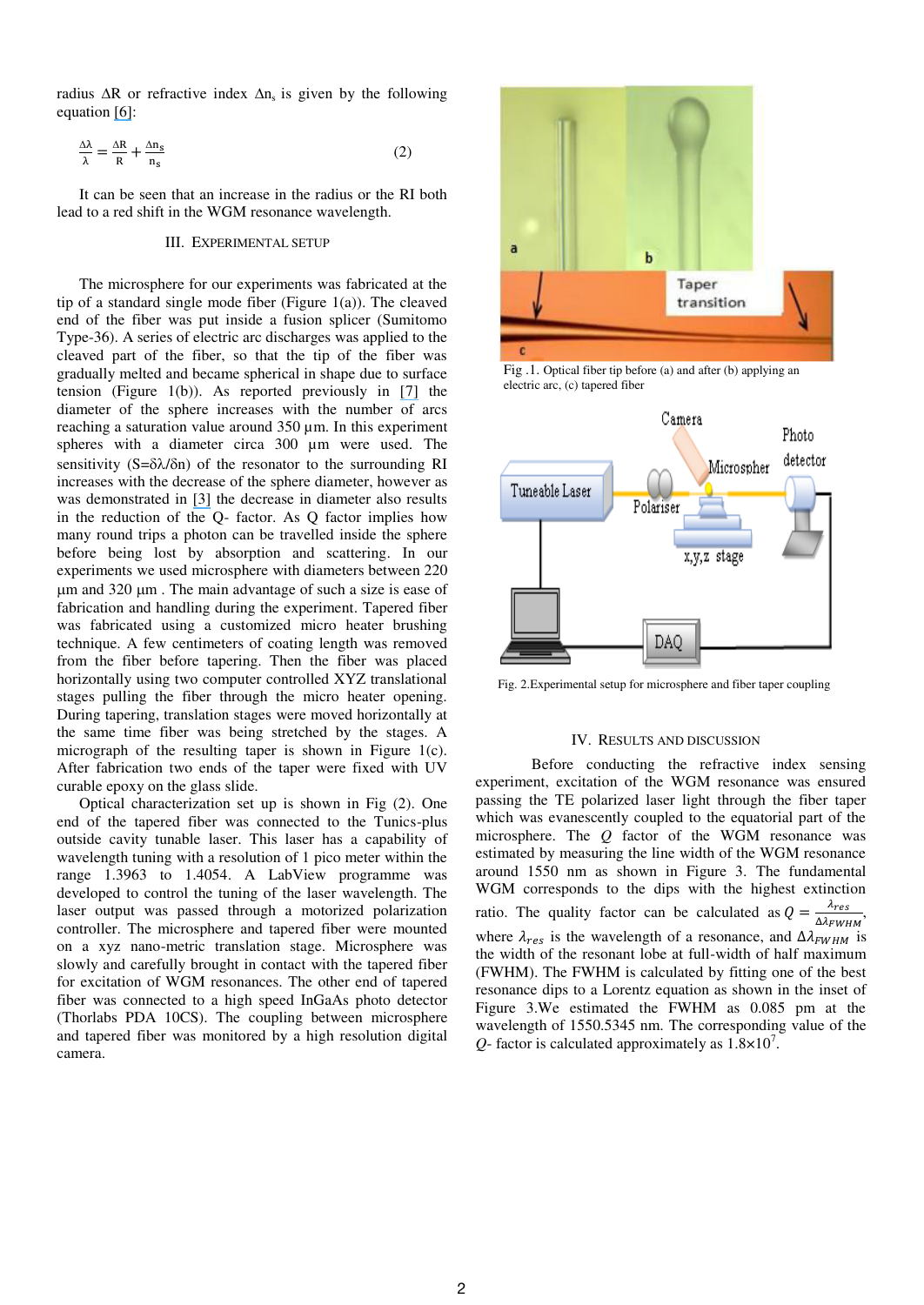

Fig 3: Experimental transmission spectrum for a 270 µm diameter sphere coupled to a ~2µm tapered fiber.

For the RI sensing experiment the liquid with refractive index 1.3963 was prepared by mixing of dimethyl sulphoxide with refractive index of 1.4790 and deionized water using a magnetic stirrer. Refractive index of the mixture was measured as 1.3963 by Abbey's refractometer. Few drops of the liquid mixture were carefully placed on the glass slide with the fiber taper. The glass slide was slowly moved upward toward the sphere until the sphere was immersed completely in the liquid without disturbing the coupling between sphere and tapered fiber. The transmission spectrum of immersed



Fig: 4 Real time spectrum of the taper coupled to the microsphere immersed in a liquid of with refractive of 1.3963



Fig 5: Red shift of 466 pm of WGM spectrum when the refractive index of liquid increases  $4x10^{-3}$ 

sphere is shown in Figure 4.It can be clearly noticed from the figure that all other modes vanish after immersing the microsphere in the liquid due to the decrease in refractive index contrast in comparison with the case in air. The Q factor of the immersed in the liquid microsphere is significantly lower  $(1.36x10^4)$  compared to that in air  $(1.8x10^7)$  and is shown in Fig. 4.Tuning of the surrounding the microsphere refractive index was done by adding few drops of a higher refractive index liquid into the mixture. Simultaneously the WGM spectra were recorded after 5, 10, 20 and 35 min respectively. After 35 min we stopped recording the spectra as there was no further changes in the positions of the WGM resonances. An overall red shift of the WGM resonances 0.466 nm was observed when the refractive index of the liquid was changed from 1.3963 to 1.4004.

#### V. CONCLUSION

In conclusion, we have reported the observation of refractive index sensing based on a spherical WGM resonator fabricated at the end tip of silica fiber Maximum demonstrated sensitivity of the WGM sensor to the surrounding refractive index change was 114 nm/RIU in the range of RIs from 1.3963 to 1.4004. This value could be significantly improved by fine tuning the parameters of the microsphere and thus such a sensor could be developed into a microprobe for label-free sensing for various applications.

#### *Acknowledgment*

Arun Kumar Mallik would like to acknowledge the support of Dublin Institute of Technology and Fiosraigh Dean of Graduate Students scholarship.

#### *References*

[1] F. Volmer and S. Arnold, "[Whispering gallery mode biosensing: label](https://www.researchgate.net/publication/5267253_Whispering-Gallery-Mode_Biosensing_Label-Free_Detection_Down_to_Single_Molecules?el=1_x_8&enrichId=rgreq-5081054cbd5deaa93e5633092749b6db-XXX&enrichSource=Y292ZXJQYWdlOzI4NzMzMDI4OTtBUzozMDgzODcyODYzMjMyMDBAMTQ1MDUzNjY2NjQyOA==)  [free detection down to single molecules", Nature methods](https://www.researchgate.net/publication/5267253_Whispering-Gallery-Mode_Biosensing_Label-Free_Detection_Down_to_Single_Molecules?el=1_x_8&enrichId=rgreq-5081054cbd5deaa93e5633092749b6db-XXX&enrichSource=Y292ZXJQYWdlOzI4NzMzMDI4OTtBUzozMDgzODcyODYzMjMyMDBAMTQ1MDUzNjY2NjQyOA==), vol. 5, pp. [591-596, June 2008.](https://www.researchgate.net/publication/5267253_Whispering-Gallery-Mode_Biosensing_Label-Free_Detection_Down_to_Single_Molecules?el=1_x_8&enrichId=rgreq-5081054cbd5deaa93e5633092749b6db-XXX&enrichSource=Y292ZXJQYWdlOzI4NzMzMDI4OTtBUzozMDgzODcyODYzMjMyMDBAMTQ1MDUzNjY2NjQyOA==)